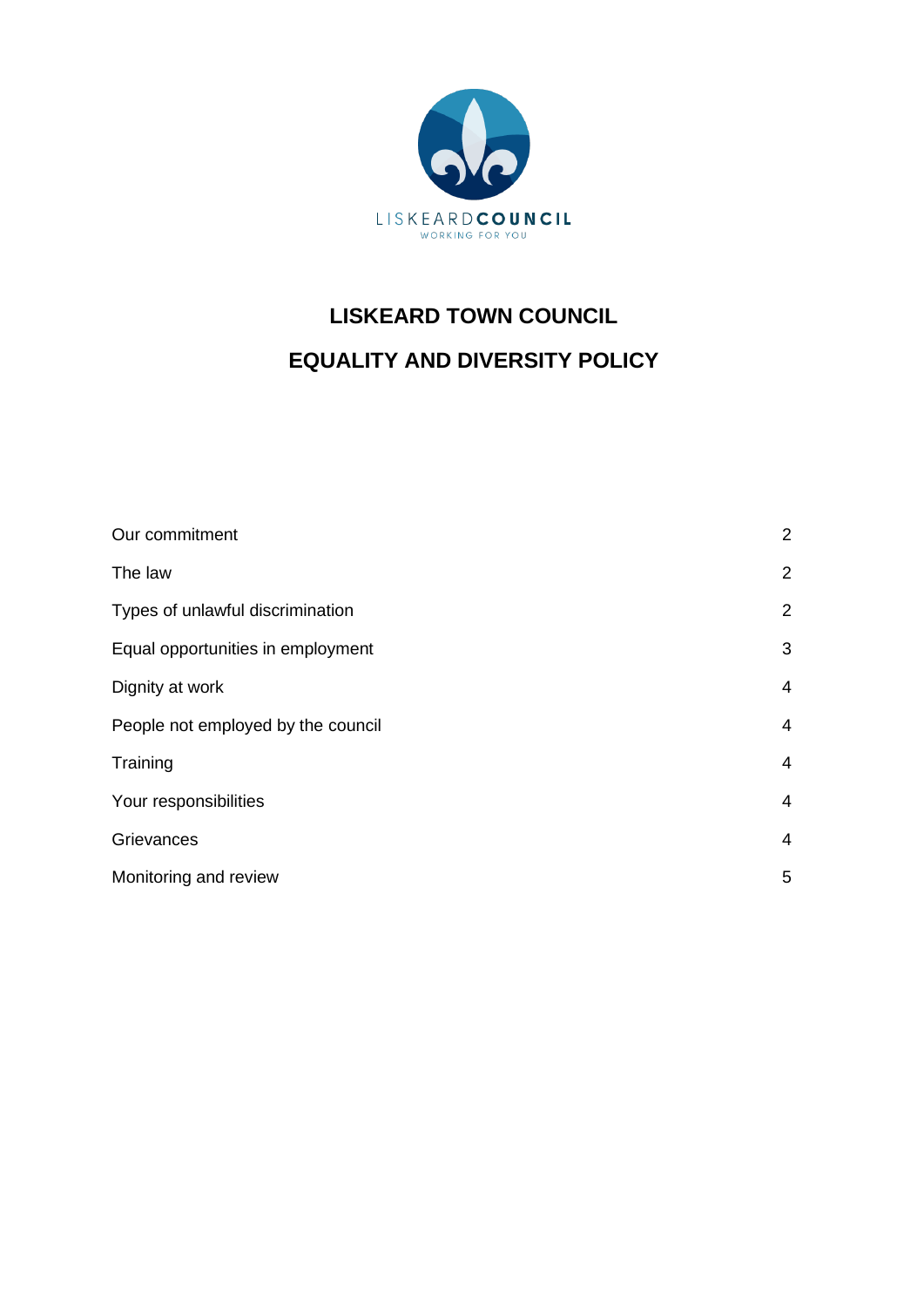## **Our commitment**

The council is committed to providing equal opportunities in employment and to avoiding unlawful discrimination.

This policy is intended to assist the council to put this commitment into practice. Compliance with this policy should also ensure that employees, councillors and volunteers do not commit unlawful acts of discrimination.

Striving to ensure that the work environment is free of harassment and bullying and that everyone is treated with dignity and respect is an important aspect of ensuring equal opportunities in employment.

#### **The law**

It is unlawful to discriminate directly or indirectly in recruitment or employment because of age, disability, sex, gender reassignment, pregnancy, maternity, race (which includes colour, nationality, caste and ethnic or national origins), sexual orientation, religion or belief, or because someone is married or in a civil partnership. These are known as "protected characteristics".

Discrimination after employment may also be unlawful, e.g. refusing to give a reference for a reason related to one of the protected characteristics.

The council will not discriminate against or harass a member of the public in the provision of services or goods. It is unlawful to fail to make reasonable adjustments to overcome barriers to using services caused by disability. The duty to make reasonable adjustments includes the removal, adaptation or alteration of physical features, if the physical features make it impossible or unreasonably difficult for disabled people to make use of services. In addition, service providers have an obligation to think ahead and address any barriers that may impede disabled people from accessing a service.

#### **Types of unlawful discrimination**

Direct discrimination is where a person is treated less favourably than another because of a protected characteristic.

In limited circumstances, employers can directly discriminate against an individual for a reason related to any of the protected characteristics where there is an occupational requirement. The occupational requirement must be crucial to the post and a proportionate means of achieving a legitimate aim.

Indirect discrimination is where a provision, criterion or practice is applied that is discriminatory in relation to individuals who have a relevant protected characteristic such that it would be to the detriment of people who share that protected characteristic compared with people who do not, and it cannot be shown to be a proportionate means of achieving a legitimate aim.

Harassment is where there is unwanted conduct, related to one of the protected characteristics (other than marriage and civil partnership, and pregnancy and maternity) that has the purpose or effect of violating a person's dignity; or creating an intimidating, hostile, degrading, humiliating or offensive environment. It does not matter whether or not this effect was intended by the person responsible for the conduct.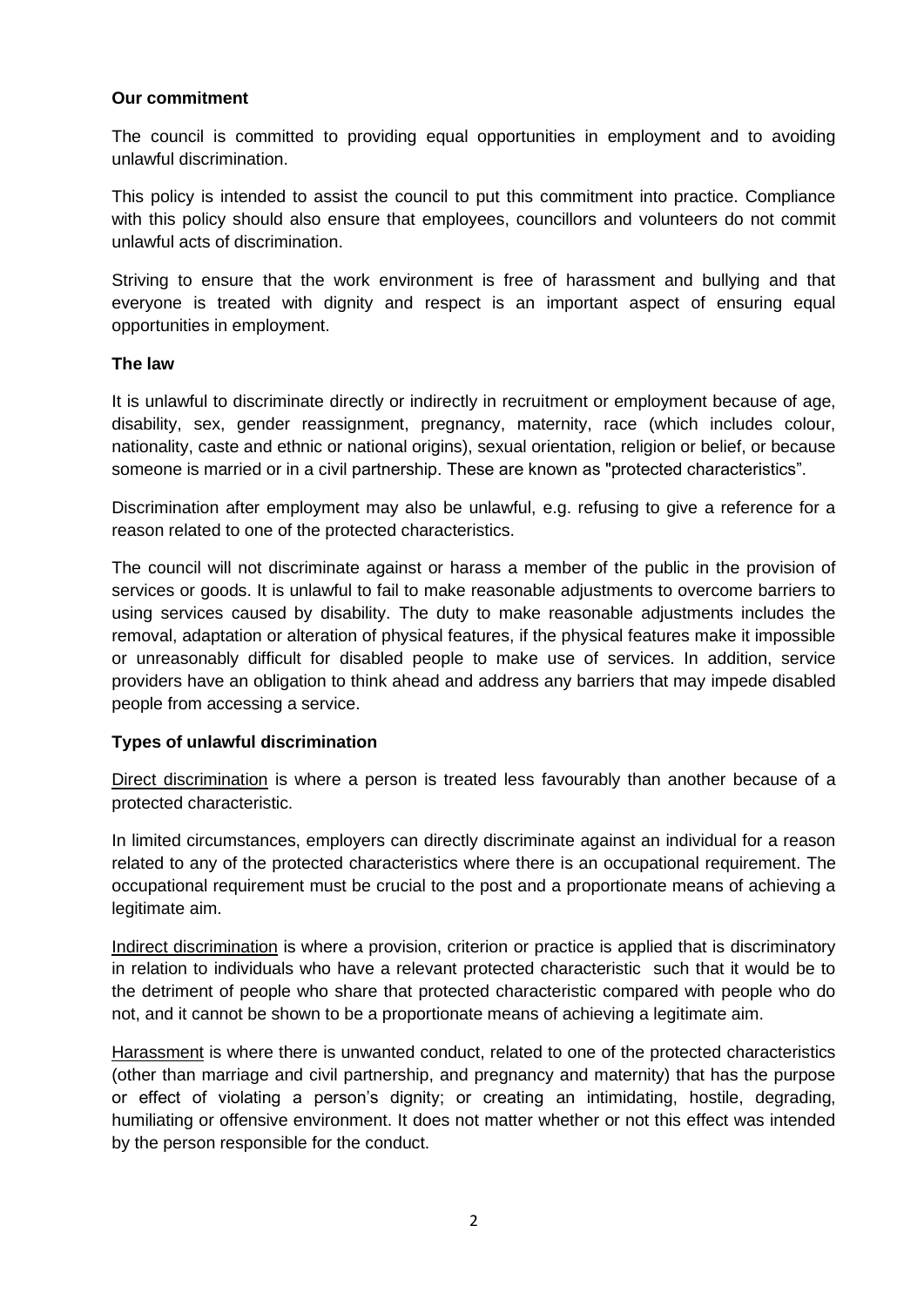Associative discrimination is where an individual is directly discriminated against or harassed for association with another individual who has a protected characteristic.

Perceptive discrimination is where an individual is directly discriminated against or harassed based on a perception that he/she has a particular protected characteristic when he/she does not, in fact, have that protected characteristic.

Third-party harassment occurs where an employee is harassed and the harassment is related to a protected characteristic, by third parties.

Victimisation occurs where an employee is subjected to a detriment, such as being denied a training opportunity or a promotion because he/she made or supported a complaint or raised a grievance under the Equality Act 2010, or because he/she is suspected of doing so. However, an employee is not protected from victimisation if he/she acted maliciously or made or supported an untrue complaint.

Failure to make reasonable adjustments is where a physical feature or a provision, criterion or practice puts a disabled person at a substantial disadvantage compared with someone who does not have that protected characteristic and the employer has failed to make reasonable adjustments to enable the disabled person to overcome the disadvantage.

## **Equal opportunities in employment**

The council will avoid unlawful discrimination in all aspects of employment including recruitment, promotion, opportunities for training, pay and benefits, discipline and selection for redundancy.

#### **Recruitment**

Person and job specifications will be limited to those requirements that are necessary for the effective performance of the job. Candidates for employment or promotion will be assessed objectively against the requirements for the job, taking account of any reasonable adjustments that may be required for candidates with a disability. Disability and personal or home commitments will not form the basis of employment decisions except where necessary.

#### Working practices

The council will consider any possible indirectly discriminatory effect of its standard working practices, including the number of hours to be worked, the times at which these are to be worked and the place at which work is to be done, when considering requests for variations to these standard working practices and will refuse such requests only if the council considers it has good reasons, unrelated to any protected characteristic, for doing so. The council will comply with its obligations in relation to statutory requests for contract variations. The council will also make reasonable adjustments to its standard working practices to overcome barriers caused by disability.

#### Equal opportunities monitoring

The council will monitor the ethnic, gender and age composition of the existing workforce and of applicants for jobs (including promotion), and the number of people with disabilities within these groups, and will consider and take any appropriate action to address any problems that may be identified as a result of the monitoring process.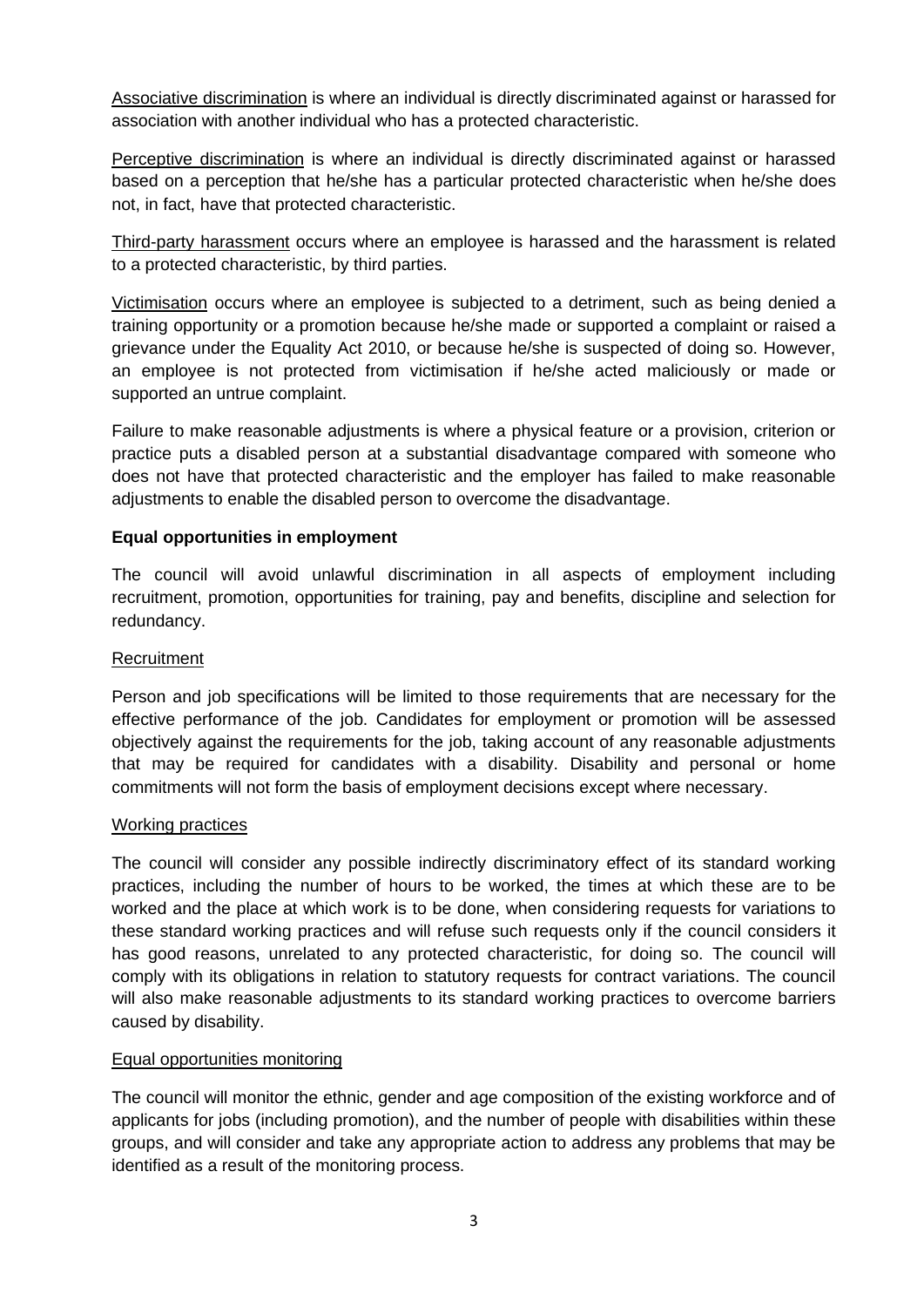The council treats personal data collected for reviewing equality and diversity in accordance with the data protection policy. Information about how data is used and the basis for processing is provided in the council's privacy notices.

# **Dignity at work**

The council has a separate dignity at work policy concerning issues of bullying and harassment on any ground, and how complaints of this type will be dealt with.

## **People not employed by the council**

The council will not discriminate unlawfully against those using or seeking to use the services provided by the council.

You should report any bullying or harassment by suppliers, visitors or others to the council who will take appropriate action.

# **Training**

The council will raise awareness of equal opportunities to those likely to be involved in recruitment or other decision making where equal opportunities issues are likely to arise.

The council will raise awareness of all staff engaged to work at the council to help them understand their rights and responsibilities under the dignity at work policy and what they can do to help create a working environment free of bullying and harassment.

#### **Your responsibilities**

Every employee, councillor and volunteer is required to assist the council to meet its commitment to provide equal opportunities in employment and avoid unlawful discrimination. Employees, councillors and volunteers can be held personally liable as well as, or instead of, the council for any act of unlawful discrimination. Employees, councillors and volunteers who commit serious acts of harassment may be guilty of a criminal offence.

Acts of discrimination, harassment, bullying or victimisation against employees, councillors, volunteers or customers are disciplinary offences and will be dealt with under the council's disciplinary procedure. Discrimination, harassment, bullying or victimisation may constitute gross misconduct and could lead to dismissal without notice.

#### **Grievances**

If you consider that you may have been unlawfully discriminated against, you should use the council's grievance procedure to make a complaint. If your complaint involves bullying or harassment, the grievance procedure is modified as set out in the dignity at work policy.

The council will take any complaint seriously and will seek to resolve any grievance that it upholds. You will not be penalised for raising a grievance, even if your grievance is not upheld, unless your complaint is both untrue and made in bad faith.